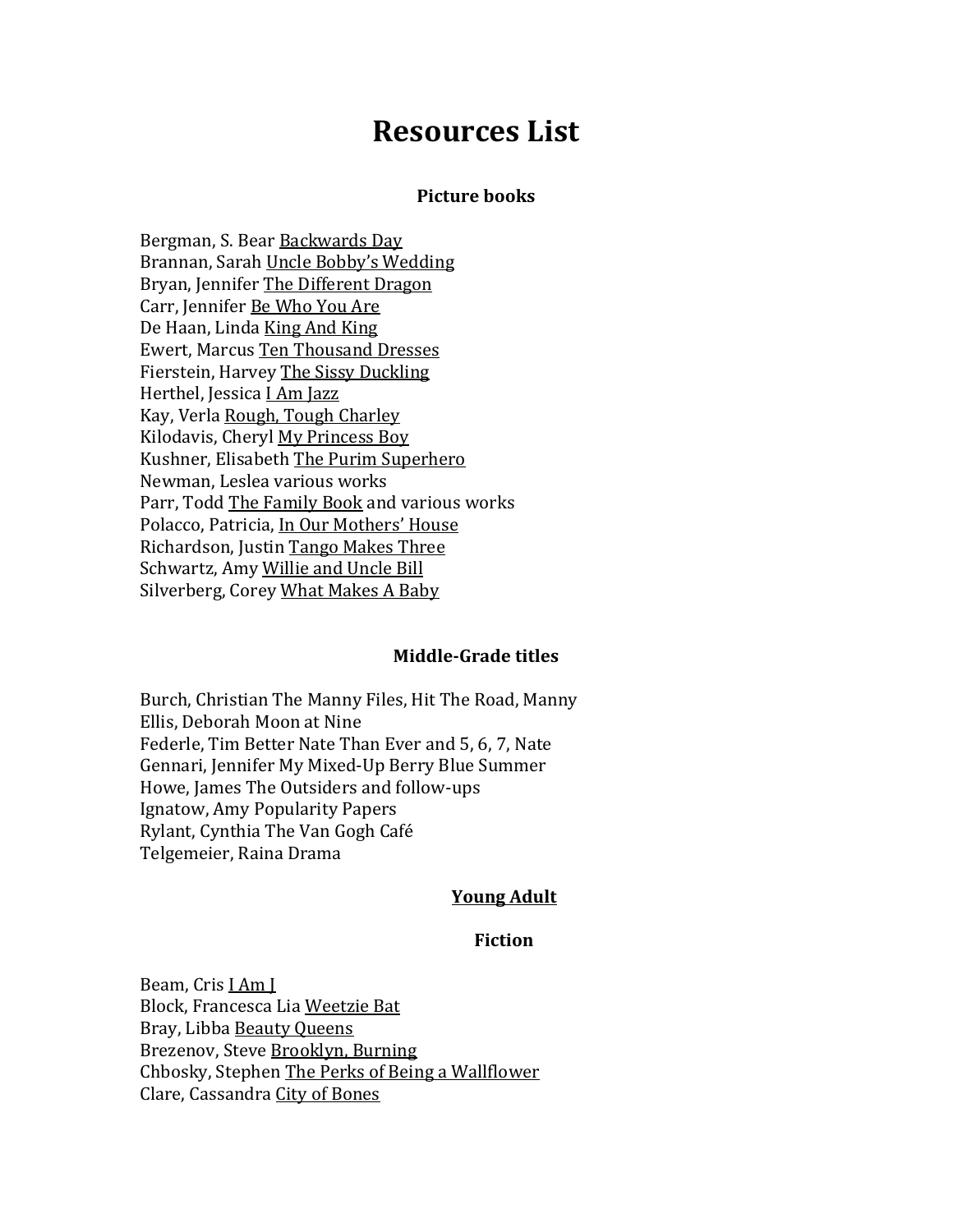Cronn-Mills, Kristin Beautiful Music for Ugly Children Danforth, Emily The Miseducation of Cameron Post Davis, Tanita Happy Families dos Santos, Steven The Culling Farizan, Sara If You Could Be Mine Gold, Rachel Being Emily Grace, Amanda No One Needs to Know Green, John & Levithan, David Will Grayson, Will Grayson Healy, Karen When We Wake Healy, Karen While We Run Himes, Elise The Trans-fer Student Levithan, David Two Boys Kissing Lo, Malinda Ash Lowrey, Sassafras Roving Pack Myracle, Lauren Shine Ness, Patrick More Than This Ryan, Sara Empress of the World Saenz, Benjamin Alire Aristotle and Dante Discover the Secrets of the Universe Sanchez, Alex The God Box Schrag, Ariel Adam Spoon, Rae First Spring Grass Fire Trumble, J.H. Just Between Us Wittlinger, Ellen Parrotfish Woodson, Jaquline The House You Pass on the Way

## **Short Stories**

Bauer, Marion Dane Am I Blue? Coming Out From the Silence Cart, Michael How Beautiful the Ordinary Coyote, Ivan E. One in Every Crowd Levithan, David How They Met, and Other Stories Milner Halls, Kelly Girl Meets Boy Moon, Sarah & Lecesne, James The Letter Q

## **Manga & Graphic Novels**

Bechdel, Alison Fun Home: A Family Tragicomic Takahashi, Rumiko Ranma ½ Takako, Shimura Wandering Son Tamaki, Mariko Skim Telgemeier, Raina Drama Vaughn, Brian K. Runaways: Pride & Joy Williams III, J.H. & Haden Blackman, W. Batwoman Vol. 1: Hydrology